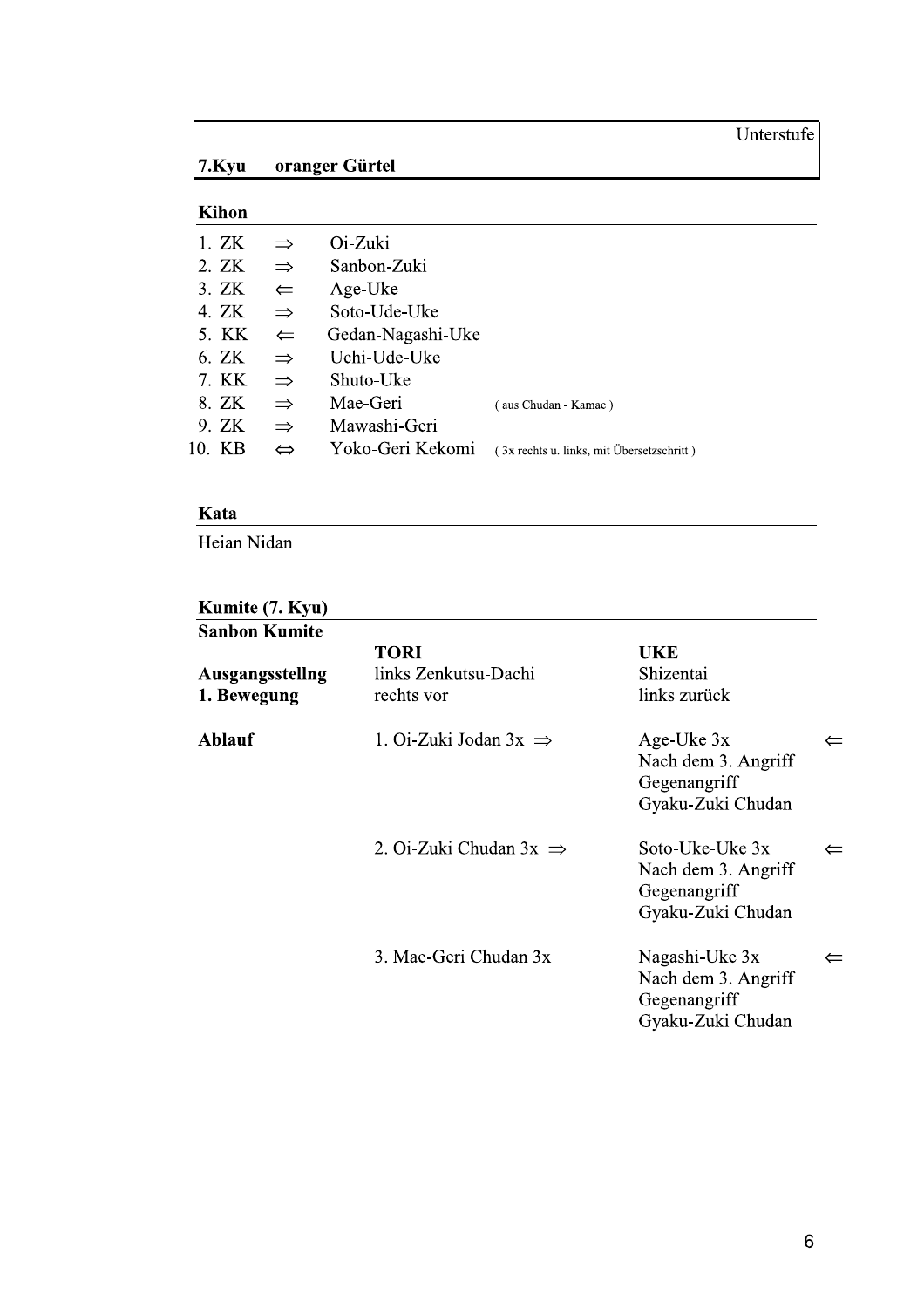### oranger Gürtel

### **Kihon**

- 1. Zenkutsu Dachi  $Oi-Zuki$ vorwärts
- 2. Zenkutsu Dachi Sanbon - Zuki vorwärts
- 3. Zenkutsu -Dachi Age Uke rückwärts
- 



- 
- 4. Zenkutsu Dachi Soto- Ude Uke vorwärts





- 5. Kokutsu- Dachi Gedan-Nagashi Uke rückwärts
- 7. Kokutsu- Dachi Shuto-Uke Vorwärts
- 9. Zenkutsu- Dachi Mawashi- Geri vorwärts



6. Zenkutsu- Dachi Uchi- Ude Uke vorwärts





- 8. Zenkutsu- Dachi Mae- Geri vorwärts
- 10. Kiba- Dachi Yoko- Geri- Ke-Komi  $3x$  rechts 3xlinks mit Übersetzschritt







 $\mathbf{1}$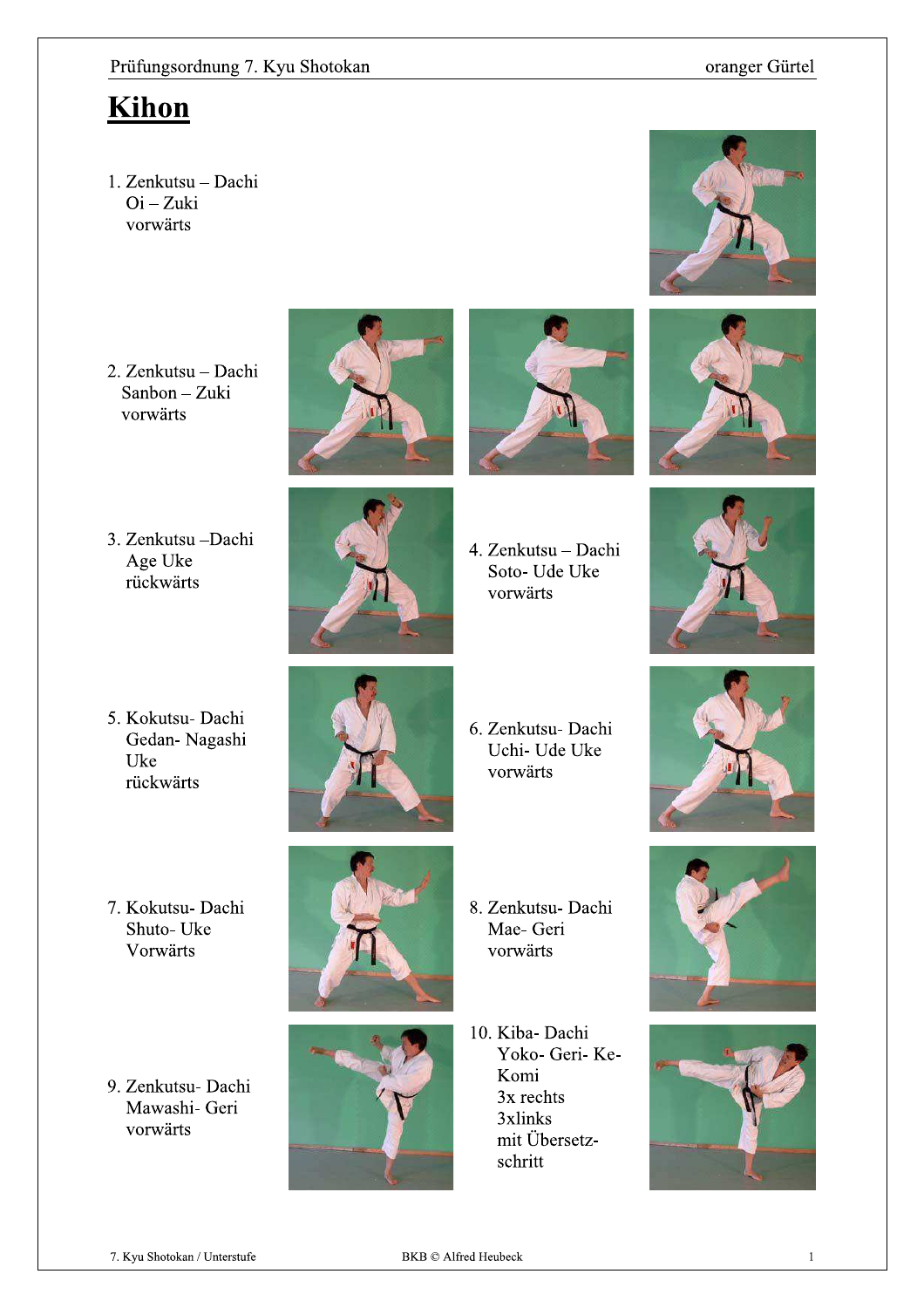### oranger Gürtel

### Kata

1. Teil

Shizentai

Musubi - Dachi

Rei

(Rechtes Bein bewegen)

Musubi - Dachi

Shizentai

Ausholen

Jodan-Haiwan-Uke (linke Hand) Ude-Soete (rechte Hand)

Ude- Uke (linke Hand) Urazuki (rechte Hand)

Chudan Zuki (linke Hand)

Jodan-Haiwan-Uke (rechte Hand) Ude-Soete (linke Hand)

Ude- Uke (rechte Hand) Urazuki (linke Hand)

Chudan Zuki (rechte Hand)

linken Fuß zur Mitte setzen

rechtes Knie hochziehen Faust zurückziehen

Yoko- Geri Keage Uraken Uchi

Seitenansicht! Yoko- Geri Keage Uraken Uchi

Ausholen

Fumikomi rechts Shuto Uke links



























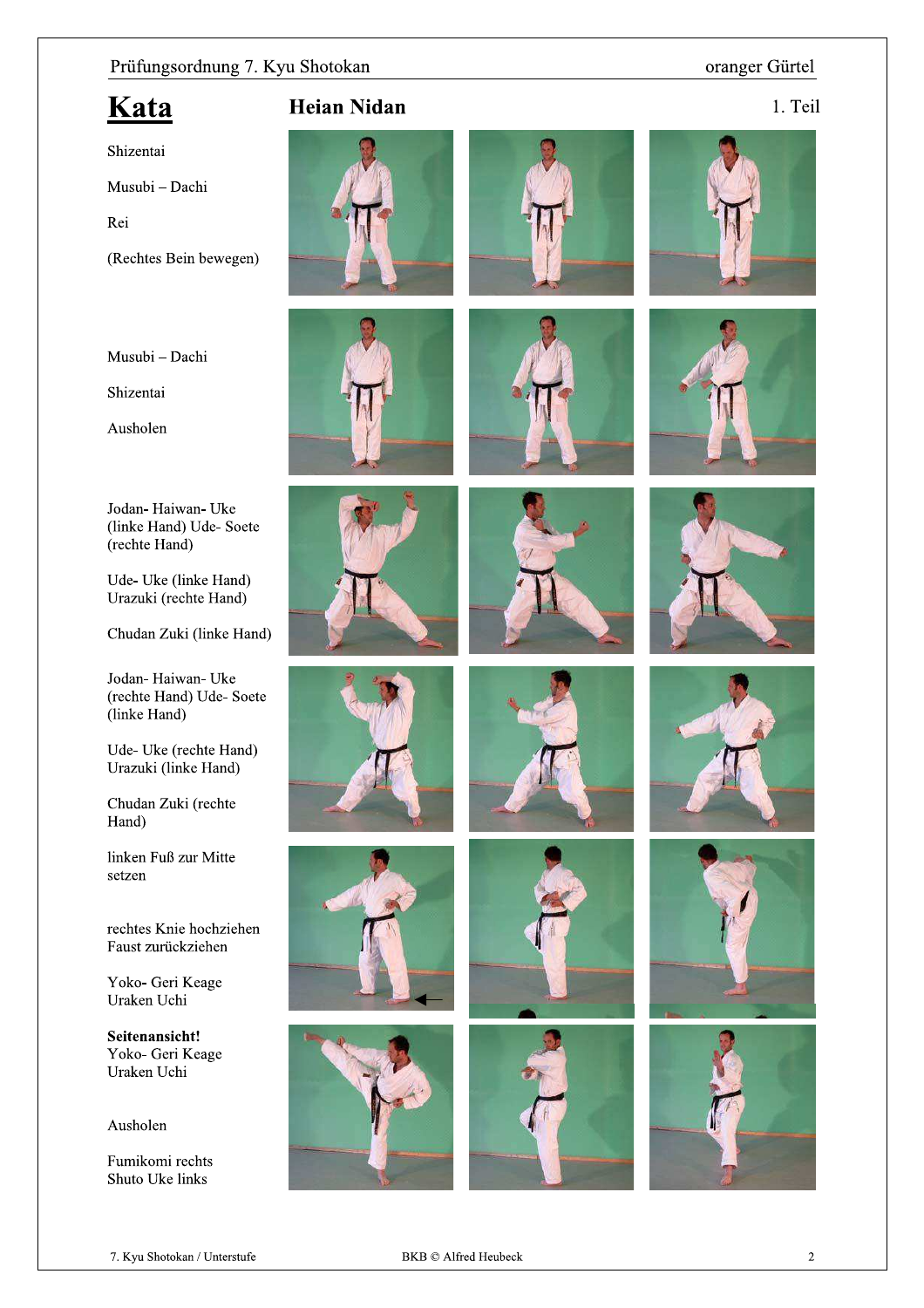### oranger Gürtel

### Kata: vorwärts:

Shuto-Uke

vorwärts: Shuto-Uke

Shuto-Otoshi Uke

vorwärts: Chudan Nukite rechts Kiai

hinters Bein setzen Shuto- Uke links

schräg vor Shuto- Uke rechts

rechtes Bein setzen Shuto- Uke rechts

schräg vor Shuto- Uke links

linkes Bein nach links Uchi- Uke rechts Gyaku Hanmi

von hinten: Shuto- Uke links

von hinten: Ausholbewegung mit Fußbewegung

von hinten: Uchi- Uke rechts Gyaku Hanmi

Mae- Geri

von hinten: Mae Geri

Gyaku Zuki links

von hinten: Gyaku Zuki links

Uchi- Uke links Gyaku Hanmi

Mae Geri links























7. Kyu Shotokan / Unterstufe

 $\overline{3}$ 









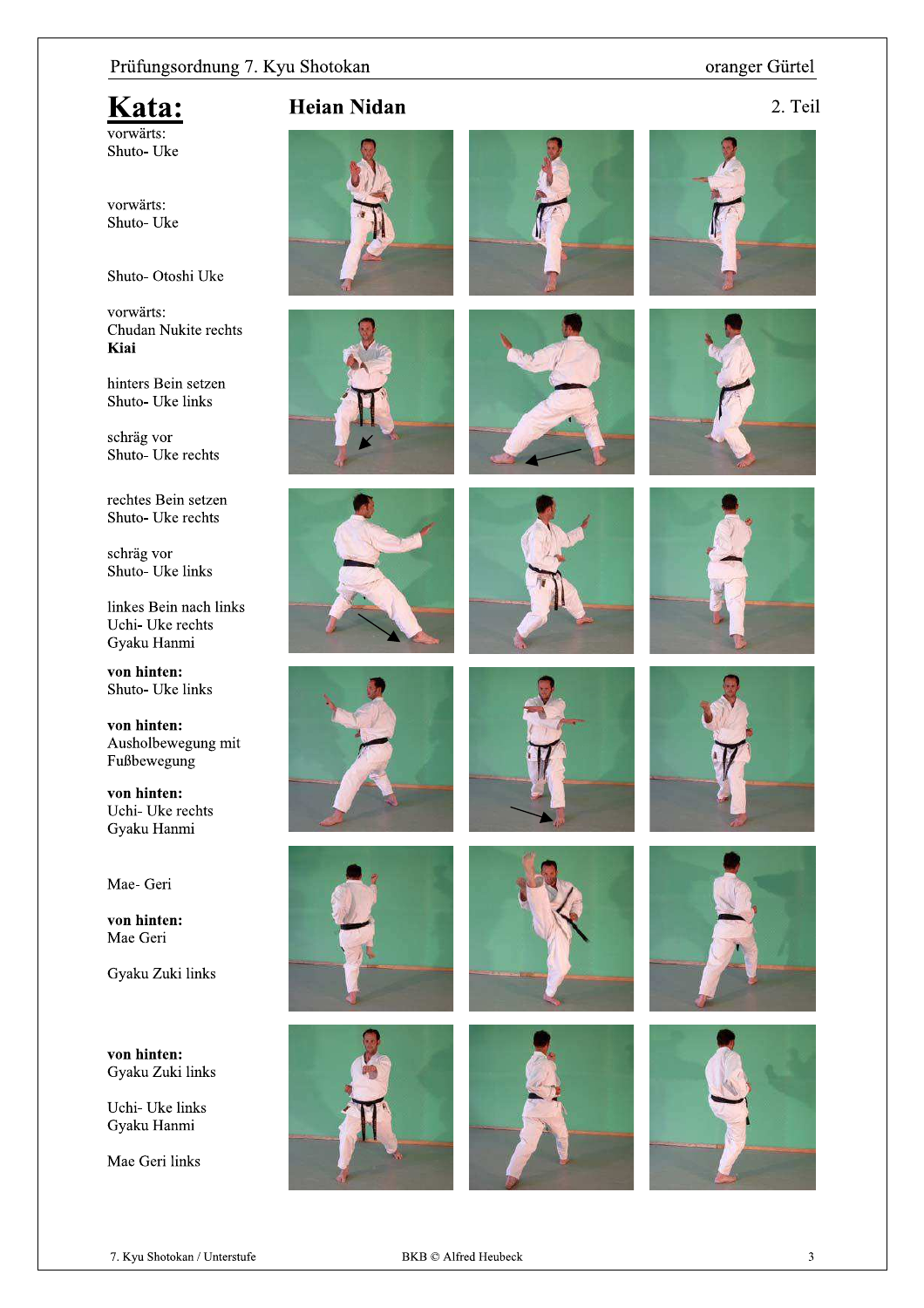### oranger Gürtel

## Kata:

Gyaku Zuki rechts

vorwärts Morote- Uke rechts

hinters Bein setzen Gedan Uke links

Jodan-Shuto-Age-Uke links

schräg vor Age Uke rechts

rechtes Bein zurück Gedan Uke rechts

Jodan-Shuto-Age Uke rechts

links vor Age Uke links Kiai

links zurück Shizentai

Musubi- Dachi

Rei

Musubi- Dachi

Shizentai

























### 3. Teil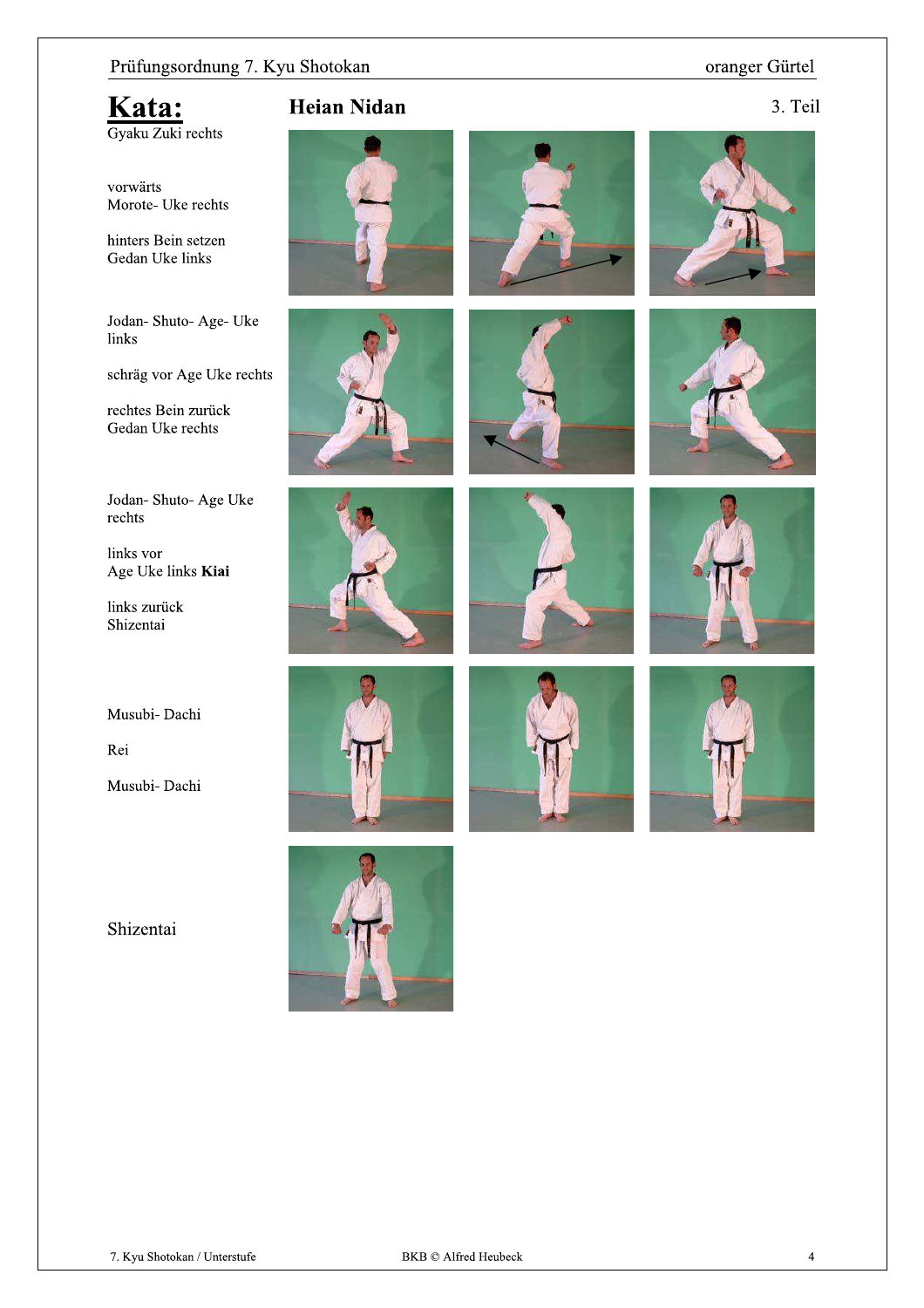### oranger Gürtel

## **Kumite:**

### **Sanbon-Kumite**

1. Teil

### Shizentai

Musubi- Dachi

Rei

Musubi- Dachi

### Shizentai

Tori (Angreifer) rechts zurück: Gedan-Barai

Oi-Zuki-Jodan (rechts vor beginnen) Age-Uke (links zurück beginnen)<br>Oi- Zuki- Jodan Age-Uke Oi-Zuki-Jodan Age-Uke

Gegenangriff Gyaku- Zuki

Shizentai

Musubi-Dachi

Rei

Musobi- Dachi

Shizentai























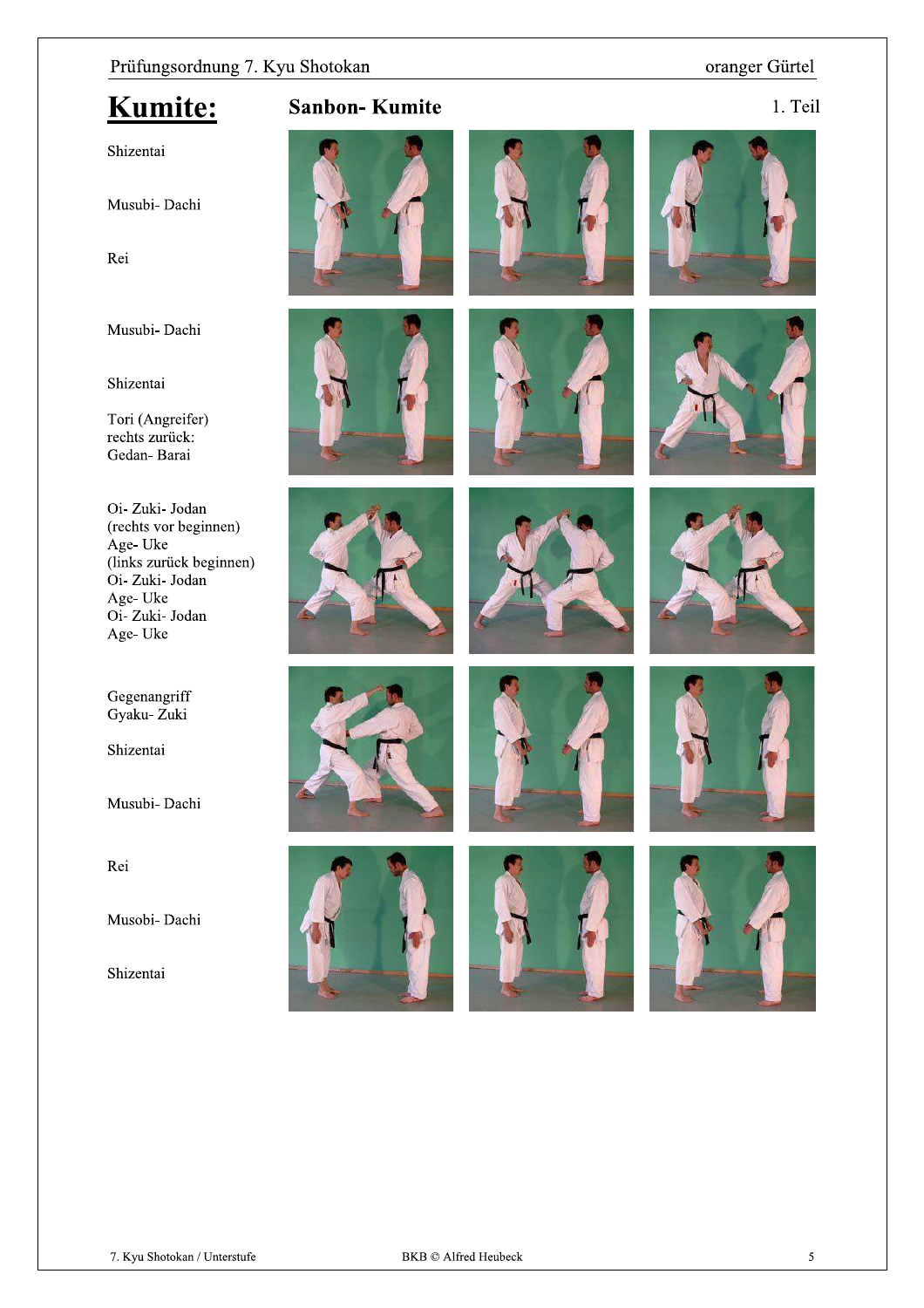### oranger Gürtel

2. Teil

## **Kumite:**

**Sanbon-Kumite** 

### Shizentai

Musubi- Dachi

Rei

Musubi- Dachi

### Shizentai

Tori (Angreifer) rechts zurück: Gedan-Barai

Oi-Zuki-Chudan (rechts vor beginnen) Soto-Ude-Uke (links zurück beginnen)<br>Oi- Zuki- Chudan Soto-Ude-Uke Oi- Zuki- Chudan Soto-Ude-Uke

Gyaku- Zuki Chudan

Shizentai

Musubi- Dachi

Rei

Musobi- Dachi

Shizentai

























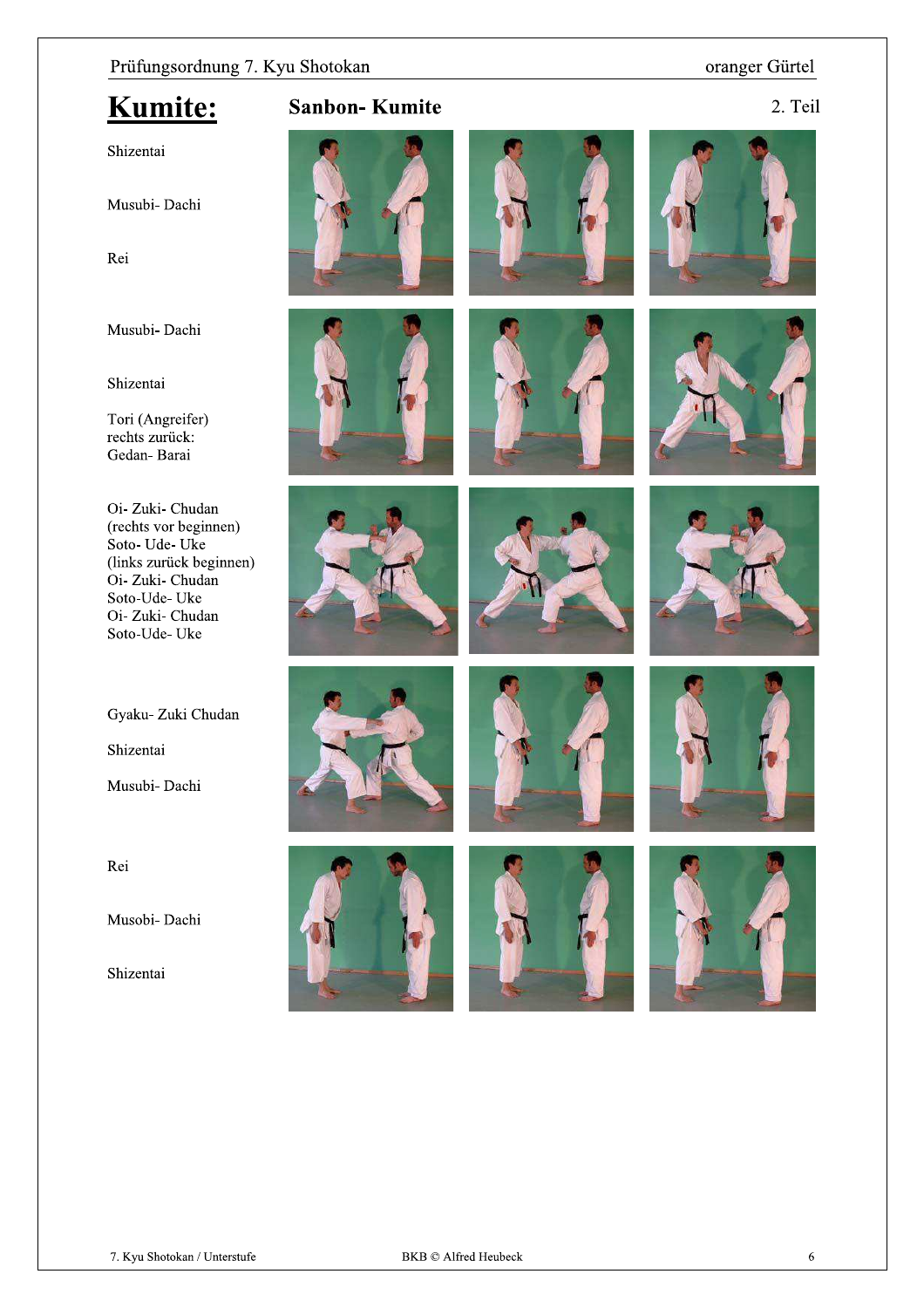### oranger Gürtel

## Kumite:

### **Sanbon-Kumite**

3. Teil

### Shizentai

Musubi- Dachi

Rei

Musobi- Dachi

#### Shizentai

Tori (Angreifer) rechts zurück: Gedan-Barai

Mae- Geri- Chudan (rechts vor beginnen) Nagashi-Uke (links zurück beginnen)

Mae- Geri- Chudan Nagashi-Uke

Mae- Geri- Chudan Nagashi-Uke

Gyaku- Zuki- Chudan

Shizentai

Musubi- Dachi

Rei

Musobi- Dachi

Shizentai